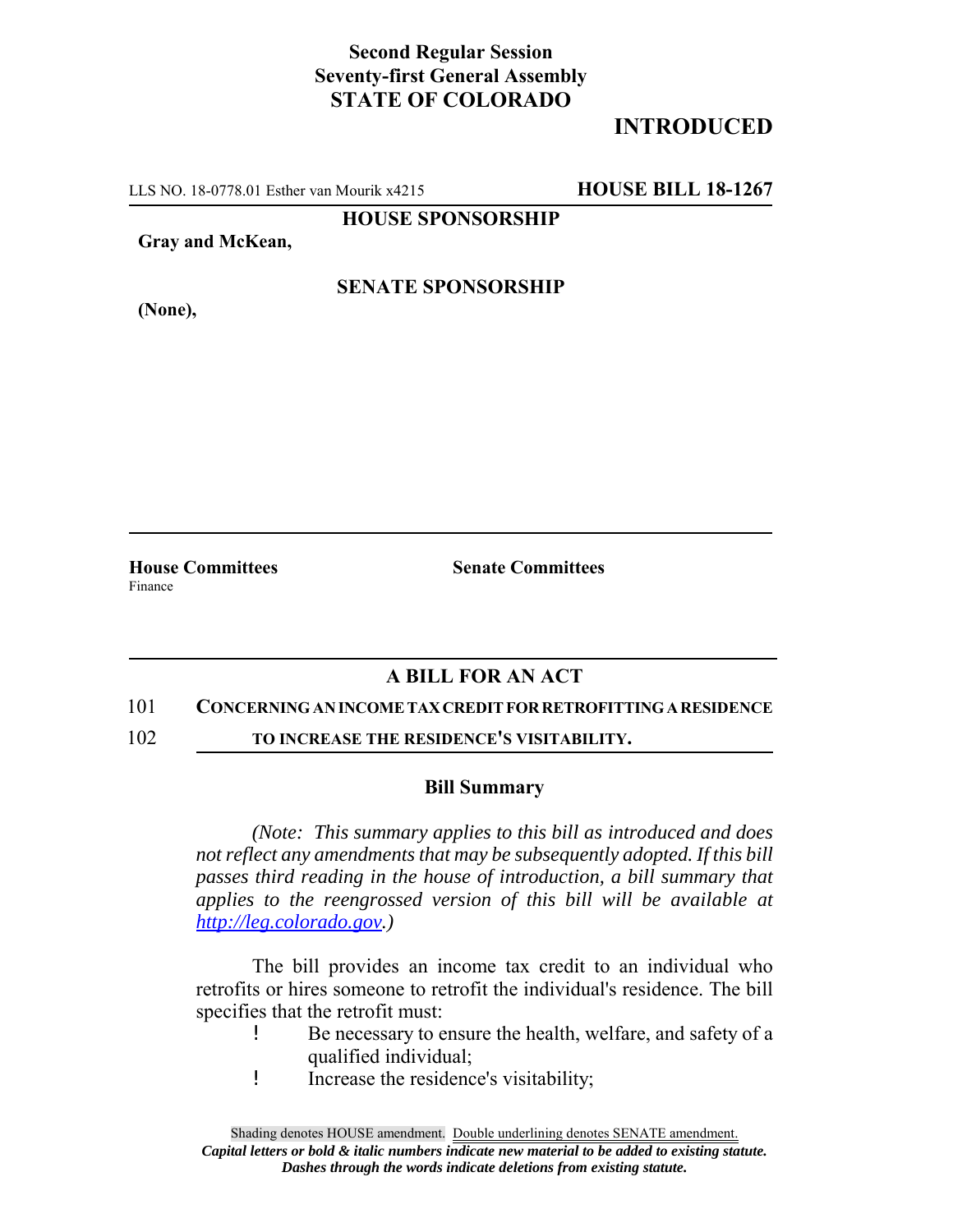- ! Enable greater accessibility and independence in the residence for a qualified individual;
- ! Be required due to illness, impairment, or disability of a qualified individual; and
- ! Allow a qualified individual to age in place.

*Be it enacted by the General Assembly of the State of Colorado:*

- **SECTION 1.** In Colorado Revised Statutes, **add** 39-22-539 as follows:
- **39-22-539. Credit for retrofitting a residence to increase a residence's visitability - legislative declaration - definitions - repeal.** (1) THE GENERAL ASSEMBLY HEREBY FINDS AND DECLARES THAT THE INTENDED PURPOSE OF THE TAX CREDIT CREATED IN THIS SECTION IS TO MAKE RETROFITTING A RESIDENCE FOR HEALTH, WELFARE, AND SAFETY
- REASONS MORE AFFORDABLE.
- 10 (2) AS USED IN THIS SECTION:
- (a) "DEPENDENT" HAS THE SAME MEANING AS IN SECTION 152 (a)
- 12 OF THE INTERNAL REVENUE CODE.
- (b) "DIVISION OF HOUSING" MEANS THE DIVISION OF HOUSING IN THE DEPARTMENT OF LOCAL AFFAIRS CREATED IN SECTION 24-32-704.
- (c) "QUALIFIED INDIVIDUAL" MEANS AN INDIVIDUAL WITH A FAMILY INCOME AT OR BELOW FOUR HUNDRED PERCENT OF THE FEDERAL POVERTY LEVEL, AN INDIVIDUAL'S SPOUSE, OR A DEPENDENT OF THE INDIVIDUAL.
- (d) "RETROFIT" MEANS CHANGES MADE TO A RESIDENCE THAT MUST:
- (I) BE NECESSARY TO ENSURE THE HEALTH, WELFARE, AND SAFETY OF A QUALIFIED INDIVIDUAL;
- (II) INCREASE THE RESIDENCE'S VISITABILITY;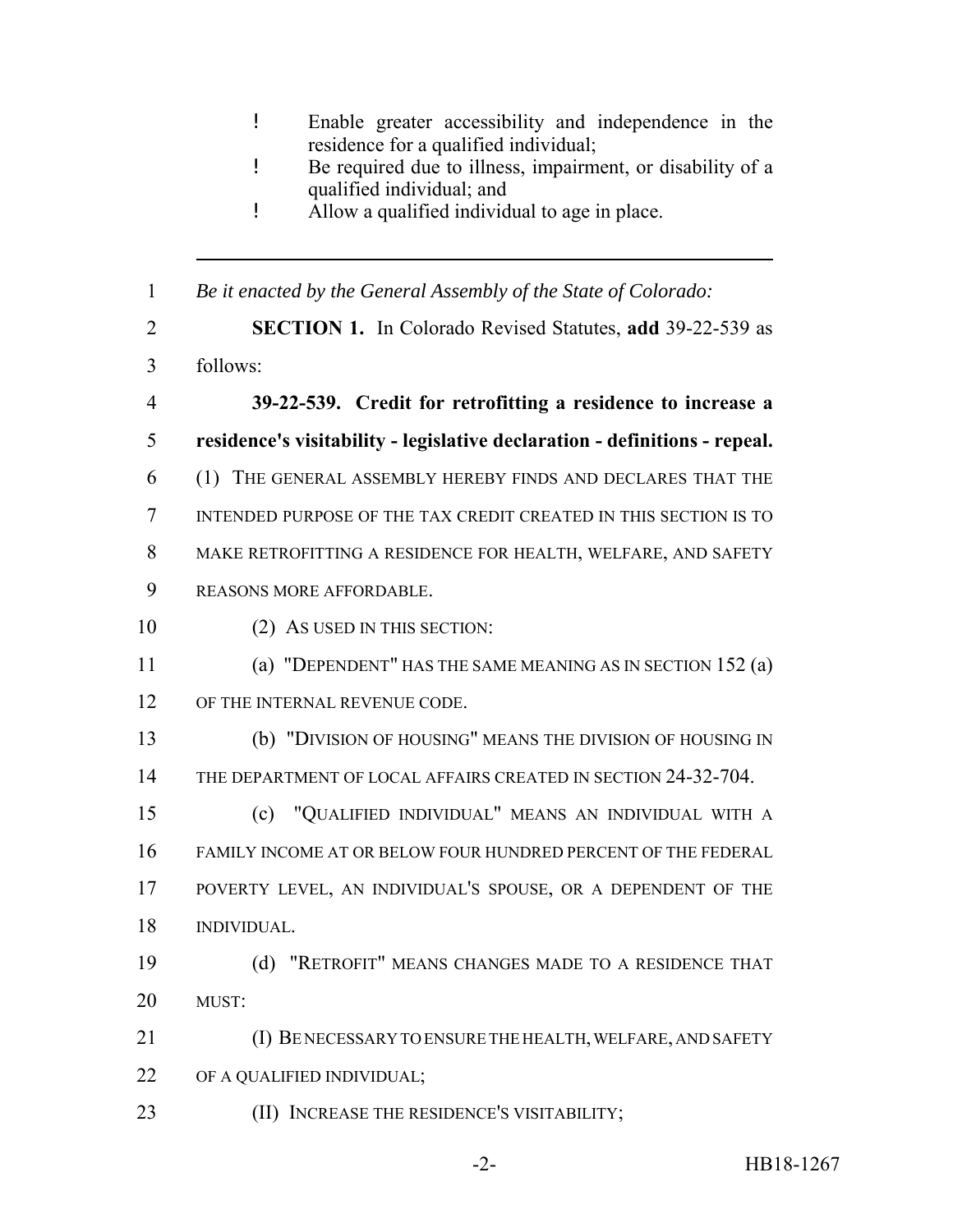(III) ENABLE GREATER ACCESSIBILITY AND INDEPENDENCE IN THE RESIDENCE FOR A QUALIFIED INDIVIDUAL;

 (IV) BE REQUIRED DUE TO A QUALIFIED INDIVIDUAL'S ILLNESS, IMPAIRMENT, OR DISABILITY; AND

(V) ALLOW A QUALIFIED INDIVIDUAL TO AGE IN PLACE.

 (e) "VISITABILITY" MEANS A MEASURE OF A RESIDENCE'S EASE OF ACCESS FOR PERSONS WITH DISABILITIES.

8 (3) (a) (I) EXCEPT AS PROVIDED IN SUBSECTION  $(3)(b)(III)$  OF THIS SECTION, FOR INCOME TAX YEARS COMMENCING ON OR AFTER JANUARY 10 1, 2019, BUT PRIOR TO JANUARY 1, 2024, AN INDIVIDUAL WHO RETROFITS OR HIRES SOMEONE TO RETROFIT THE INDIVIDUAL'S RESIDENCE AND WHO MEETS ANY ADDITIONAL REQUIREMENTS ESTABLISHED BY THE DIVISION OF HOUSING IS ALLOWED A CREDIT AGAINST THE INCOME TAXES IMPOSED BY THIS ARTICLE 22 IN AN AMOUNT EQUAL TO THE COST OF THE RETROFIT OR FIVE THOUSAND DOLLARS, WHICHEVER IS LESS.

 (II) THE DIVISION OF HOUSING SHALL CONSULT WITH STAKEHOLDERS IN ESTABLISHING ANY ADDITIONAL REQUIREMENTS FOR THE INCOME TAX CREDIT AS REQUIRED IN SUBSECTION (3)(a)(I) OF THIS SECTION.

20 (b) (I) THE DIVISION OF HOUSING IS RESPONSIBLE FOR ISSUING CREDIT CERTIFICATES TO QUALIFIED INDIVIDUALS. THE CREDIT CERTIFICATE MUST IDENTIFY THE TAXPAYER AND CERTIFY THAT THE INDIVIDUAL MEETS THE REQUIREMENTS SET FORTH IN THIS SECTION.

**(II) TO CLAIM THE CREDIT UNDER THIS SECTION, THE INDIVIDUAL**  MUST INCLUDE THE CREDIT CERTIFICATE WITH THE INCOME TAX RETURN FILED WITH THE DEPARTMENT OF REVENUE.

(III) THE DIVISION OF HOUSING SHALL TRACK ALL THE CREDIT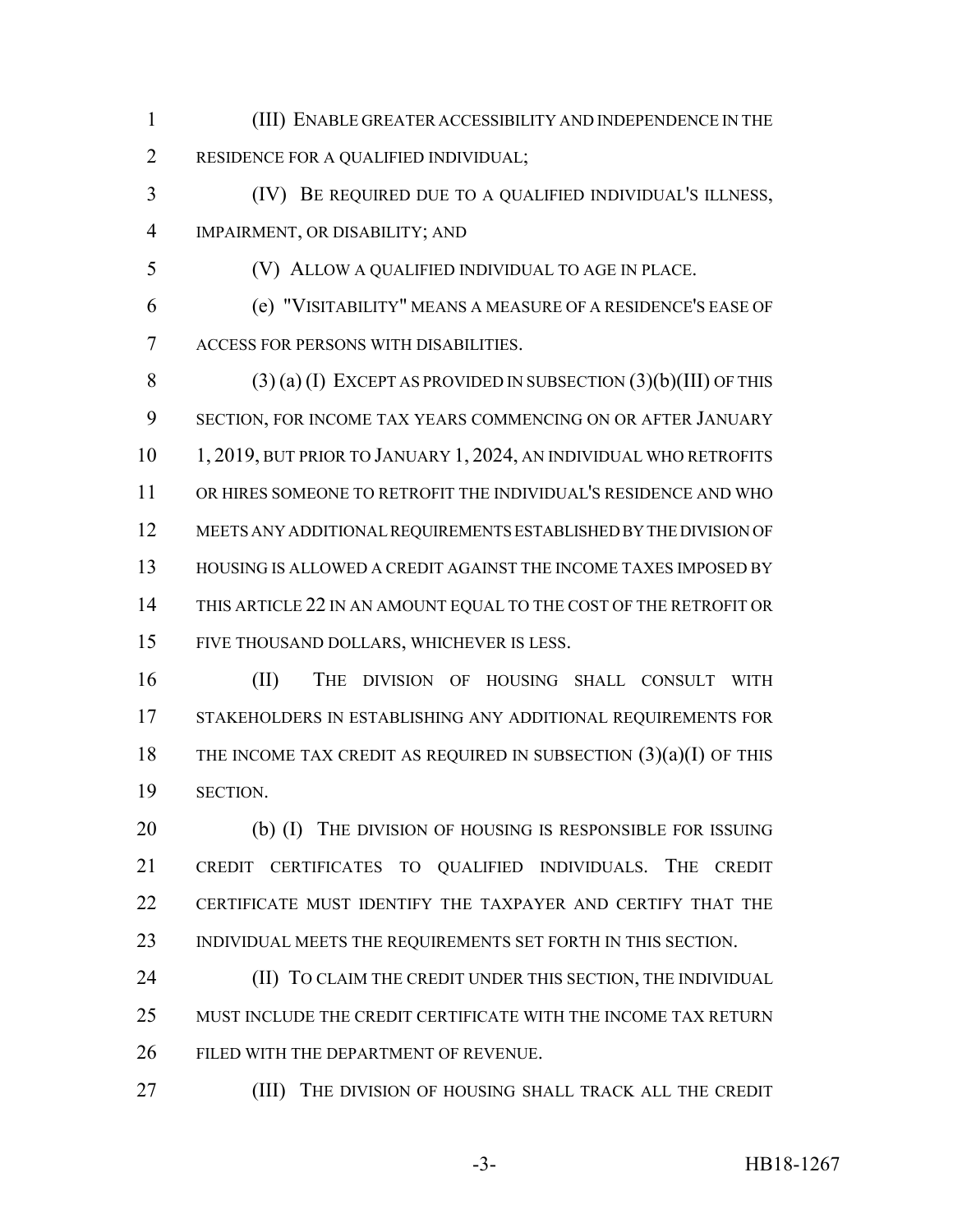CERTIFICATES ISSUED UNDER THIS SECTION IN EACH INCOME TAX YEAR AND, WHEN THE TOTAL AMOUNT OF CREDIT CERTIFICATES ISSUED EQUALS ONE MILLION DOLLARS PER INCOME TAX YEAR, SHALL CEASE ISSUING CREDIT CERTIFICATES IN THAT INCOME TAX YEAR.UNTIL THE ONE MILLION DOLLAR PER INCOME TAX YEAR CAP IS REACHED, THE CREDIT CERTIFICATES SHALL BE ISSUED IN THE ORDER IN WHICH THEY ARE REQUESTED.

 (4) IF THE AMOUNT OF THE CREDIT ALLOWED IN THIS SECTION EXCEEDS THE AMOUNT OF INCOME TAXES OTHERWISE DUE ON THE INDIVIDUAL'S INCOME IN THE INCOME TAX YEAR FOR WHICH THE CREDIT 11 IS BEING CLAIMED, THE AMOUNT OF THE CREDIT NOT USED AS AN OFFSET 12 AGAINST INCOME TAXES IN THE CURRENT INCOME TAX YEAR MAY BE CARRIED FORWARD AND USED AS A CREDIT AGAINST SUBSEQUENT YEARS' INCOME TAX LIABILITY FOR A PERIOD NOT TO EXCEED FIVE YEARS AND MUST BE APPLIED FIRST TO THE EARLIEST INCOME TAX YEARS POSSIBLE. ANY CREDIT REMAINING AFTER THE PERIOD MAY NOT BE REFUNDED OR CREDITED TO THE INDIVIDUAL.

(5) THIS SECTION IS REPEALED, EFFECTIVE DECEMBER 31, 2028.

 **SECTION 2. Act subject to petition - effective date.** This act takes effect at 12:01 a.m. on the day following the expiration of the ninety-day period after final adjournment of the general assembly (August 8, 2018, if adjournment sine die is on May 9, 2018); except that, if a referendum petition is filed pursuant to section 1 (3) of article V of the state constitution against this act or an item, section, or part of this act within such period, then the act, item, section, or part will not take effect unless approved by the people at the general election to be held in